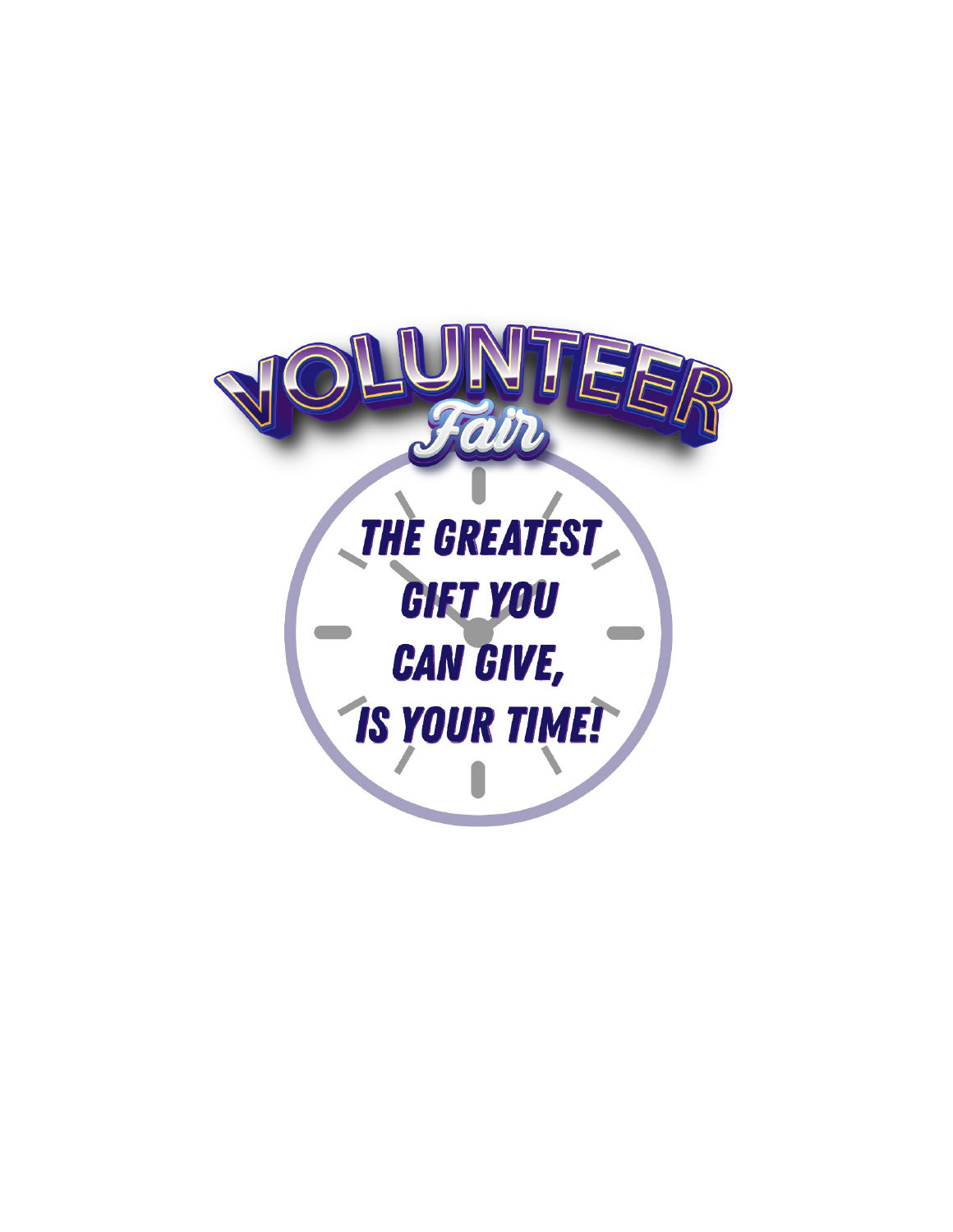# Volunteer Opportunities Requirements or restrictions will be listed in red

### **Breaking Bread of JC, Inc.:** 785-587-9529

 $1002$  W.  $12<sup>th</sup>$  St –  $12<sup>th</sup>$  Street Community Center

**Contact:** Debbie Savage

**Agency/Organization information:** Non-Profit Community Meal Program. Breaking Bread of JC has been in operation since October of 2018, offering dinners every Friday night to individuals and families. Our plan is also to offer Life Skills in the near future.

**Volunteer information:** \*Call ahead for specific dates/days/times. On Occasion, Thursday evening, prepping food or cooking/baking items for the next day's meal. Friday at 10:00AM, usually 1025 S Washington (JC Naz) to cook Friday night's dinner. Friday at 4:30PM at 12<sup>th</sup> St. Community Center to serve meals. **Restrictions/Requirements:** Children younger than 10 years of age must be accompanied by a parent & tasks that could use younger volunteers must be needed to use help from them. \*Call ahead. Any training will be done on site, like proper food handling & safety measures.

#### **CASA of the 8th Judicial:** 785-762-3907

801 N Washington **Contact:** Lisa Hatt

**Agency/Organization information:** Non-Profit organization. Court Appointed Special Advocates (CASA) of the 8<sup>th</sup> Judicial District's mission is to advocate for the best interests of the abused, neglected, and trafficked children in the court system. We strive to help children have safe, permanent, and nurturing homes. **Volunteer information:** We need Volunteer Advocates, Board Members, and help with special events (fundraisers, parades, community events, etc.)

**Restrictions/Requirements:** Volunteer Advocates must be 21 years of age or older, pass a substantial background check, complete 30 hours of training, commit to at least one year/one case. Board Members must be 21 years of age or older, pass a substantial background check, commit to a two year term, assist with program, complete training, help with fundraising and events. Special Events: Help plan, decorate, assist with clean-up with events like parades, fundraisers, and special events.

# **Church of the Covenant** 512-468-9207

314 N. Adams **Contact:** Melinda Bozarth

**Agency/Organization information** – Non-Profit religious organization

**Volunteer information:** Volunteers are needed on Tuesdays to help serve community dinners. Volunteers are needed between 4:30PM and 6:30PM. They package the prepared meals in to-go bags and distribute to families in need.

**Restrictions/Requirements:** None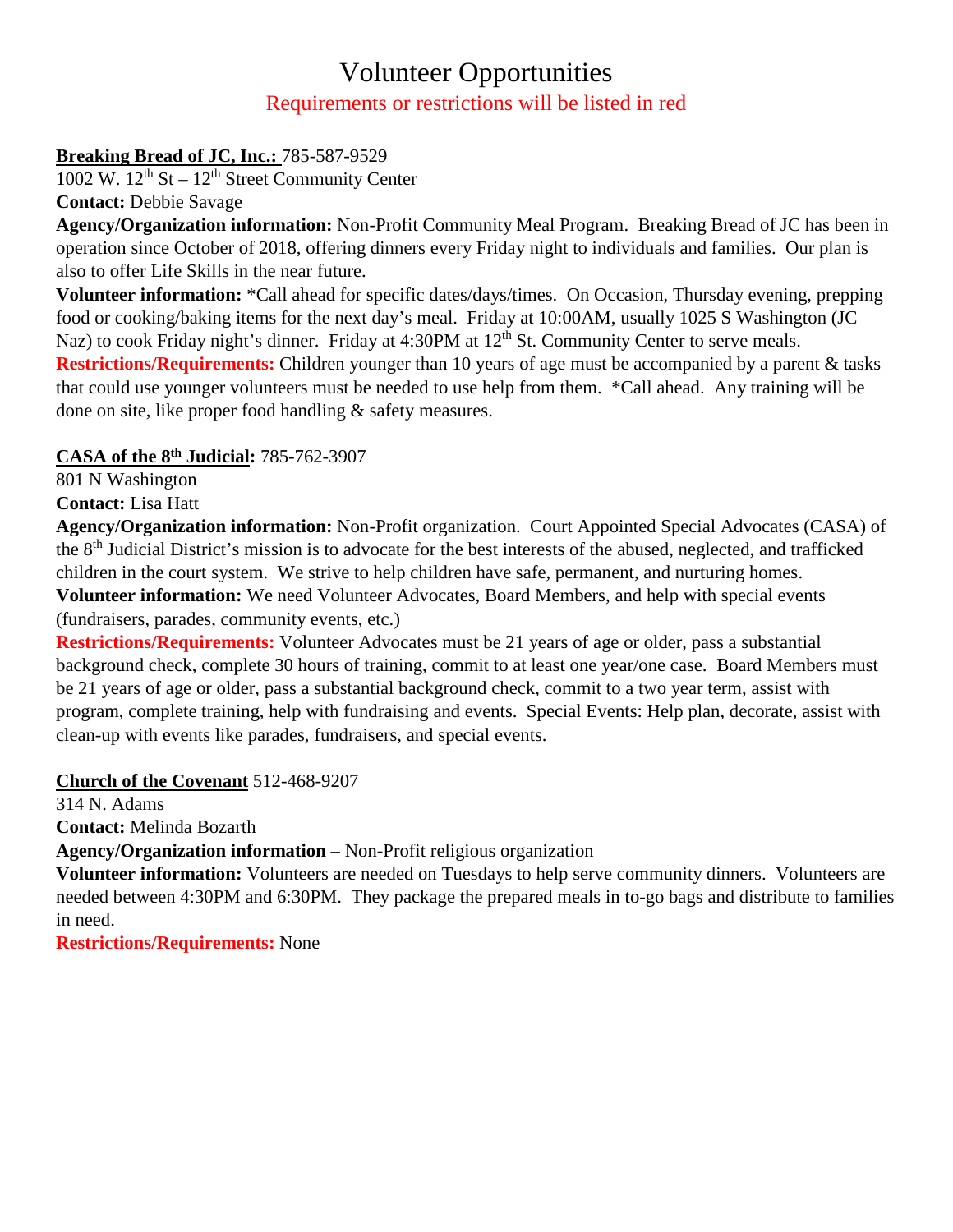#### **The Crisis Center:** 785-539-7935

Address restricted

**Contact:** Gabriele Neal

**Agency/Organization information:** Non-Profit. Domestic Violence and Sexual Assault Agency. Offering free and confidential services like safe shelter, counseling, emergency transportation, advocacy to victims of intimate partner violence.

**Volunteer information:** Most volunteers will be placed at our safe shelter in Manhattan to assist day staff in daily tasks. If needed volunteers may be able to assist day staff at our Junction City location. Volunteers over the age of 18 will have the option to be trained on our hotlines and/or as Police Response Advocates.

**Restrictions/Requirements:** We require all of our volunteers to go through a 2-day training offered twice per year. For some jobs volunteers need to be over the age of 18. All volunteers need to pass a background check. We encourage a one year commitment.

# **First Baptist Church Junction City:** 785-238-3016

624 N Jefferson

**Contact:** Doug Brown

**Agency/Organization information:** Non-Profit religious organization.

**Volunteer information:** Volunteers needed from 11am to noon on Sunday mornings to digitally record the worship service. Volunteer may be asked to record additional services as needed. It will be helpful if the same volunteer could edit the digital content and post to social media. However, separate volunteers will be considered. Also, a volunteer is needed for the same time frame to manage the sound equipment and power point visuals.

**Restrictions/Requirements:** Volunteers must be at least 16 years of age; willing to take on the spot directions; be flexible; and have knowledge of digital filming and editing.

# **Ft. Riley Religious Support Office:** 785-240-1443

2560 Trooper Drive – Ft. Riley

**Agency/Organization information:** Non-Profit religious organization. We provide summer events for kids K-5<sup>th</sup> grade, as well as other services.

**Volunteer information:** Vacation Bible School volunteers – June 6<sup>th</sup>-10<sup>th</sup>, 2022.

**Restrictions/Requirements:** Must be able to pass a background check and be able to access Ft. Riley.

# **Geary County Food Pantry:** 785-762-8830

138 W 3rd St.

**Contact:** Debbie Johns

**Agency/Organization information:** Non-Profit food pantry. We distribute food to the food insecure in Geary County.

**Volunteer information:** Monday and Thursday 10:30am – 12:30PM and Tuesdays 5:30PM – 7:00PM. **Restrictions/Requirements:** None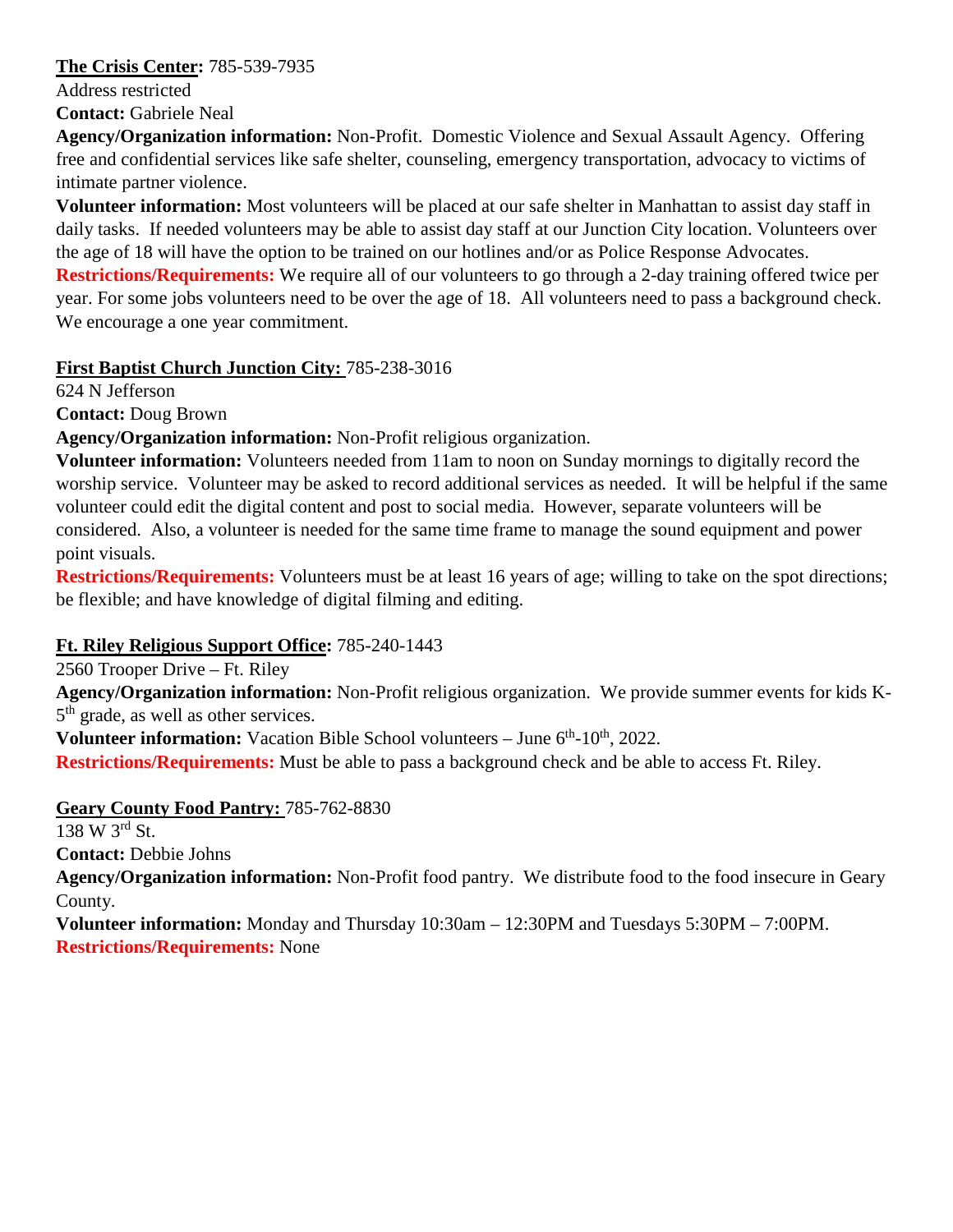#### **Geary County Senior Center:** 785-238-4015

1025 S. Spring Valley Road

**Contact:** Debbie or Stacey

**Agency/Organization information:** Non-Profit senior community organization. We provide meals, activities, and social events for seniors. We also offer rides to doctors, stores, and miscellaneous places.

**Volunteer information:** The Center is open from 8:00AM to 4:00PM and located at 1025 S. Spring Valley Road in Junction City. We need volunteers as needed to help in the kitchen or to deliver meals to the home bound seniors. Times and dates will vary.

**Restrictions/Requirements:** Must be 18 to work in the kitchen. Must have a valid driver's license to deliver meals and use your own vehicle.

**Junction City Animal Shelter**: 785-238-1359

2424 N Jackson St **Contact**: Vanessa Gray – Director **Agency/Organization** information – Non-Profit Animal Shelter **Volunteer information**: Cleaning, organizing, filling Kongs, etc. volunteer times vary on volunteer's schedule! **Restrictions/Requirements:** No handling dogs until 18 years or older. Parents must sign consent form.

**Junction City Family YMCA**: 785-762-4780

1703 McFarland

**Contact:** Jared Pfeifer

**Agency/Organization information:** Non-Profit community organization. We offer youth sports in the community. We are always looking for volunteer scorekeepers, referees, and coaches.

**Volunteer information:** Scorekeepers, referees, and coaches for our youth sports programs – Monday, Wednesday, or Thursday evenings 5:30PM-7:00PM and/or Saturday mornings 8:00AM-12:00PM. **Restrictions/Requirements:** None

**JC 1st United Methodist Church:** 785-210-5550

804 N Jefferson

**Contact:** Melinda Martin

**Agency/Organization information:** Non-Profit religious organization. Handbell & Chancel Choirs. There are open slots in both Handbell and Chancel Choirs. We rehearse weekly and perform in the church service. Handbells perform monthly, Chancel Choir  $2^{nd} \& 4^{th}$  Sundays.

**Volunteer information:** Handbells: Wednesdays at 5:30PM. Parking lot entrance, take elevator to room 304. Chancel Choir: Wednesdays at 6:30PM. Parking lot entrance, take elevator to Parlor/Sanctuary. Someone will guide you to the rehearsal room. If you can play piano, we would like someone to help singers with their parts. **Restrictions/Requirements:** EXPECTATIONS: The ability to read music is a big plus. If the volunteer has played an instrument, it will benefit ringing Handbells. Volunteers are asked to make a weekly commitment from now to May. Volunteers may choose one or both choirs.

**Living Word International Ministries:** 785-579-6433

1704 St. Mary's Rd **Contact:** Darlene Ducksworth **Agency/Organization information:** Non-Profit religious organization **Volunteer information:** Tuesday-Friday, anytime between 9AM-2PM. 1-2 hour shifts are appreciated, if not longer. **Restrictions/Requirements:** None